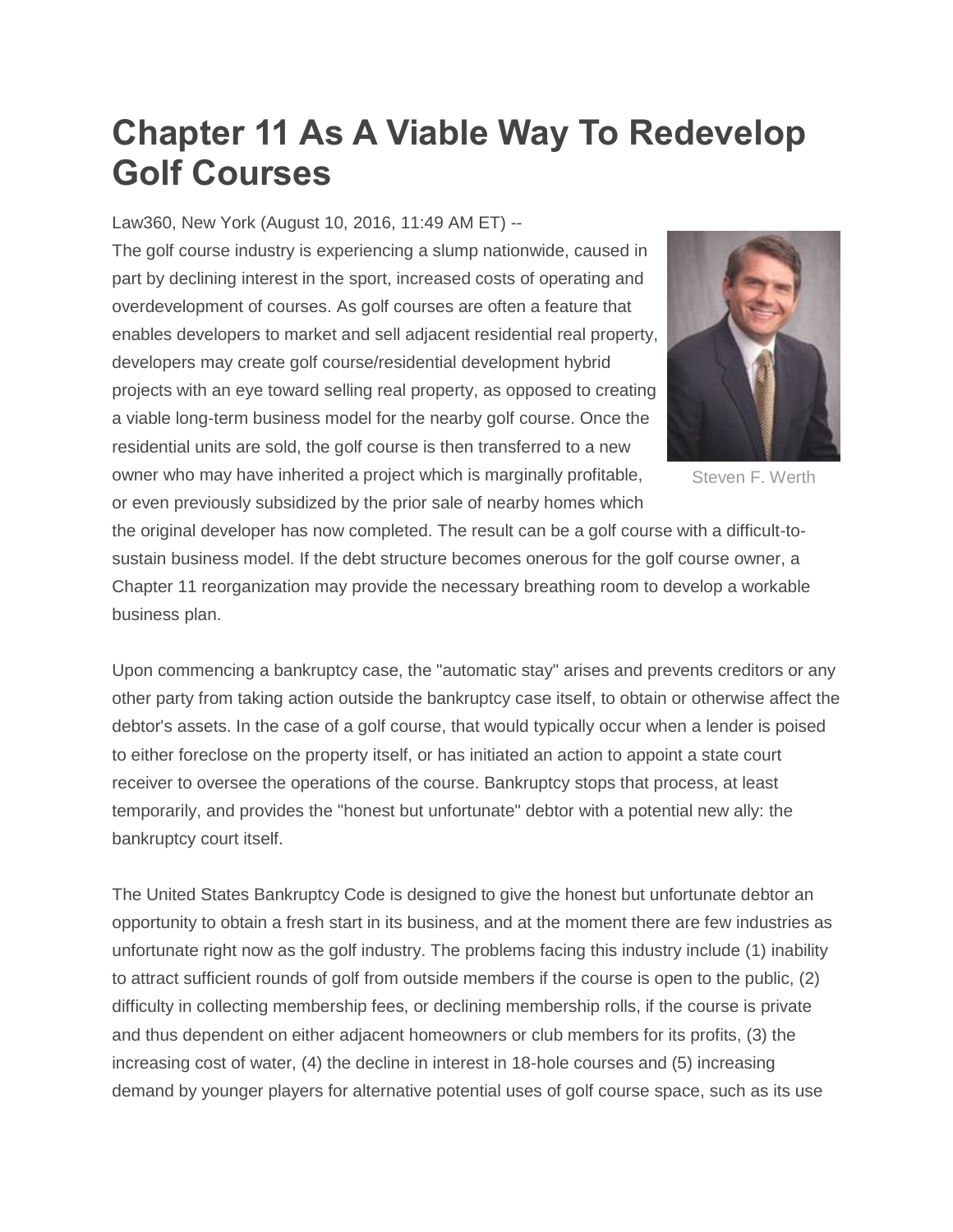as an archery range.

The benefit of being a business owner in an industry facing systemic challenges is that in bankruptcy, it is likely that the bankruptcy judge is aware that these problems exist. It will become increasingly difficult for creditors to base their pleadings on purported evidence of, say, mismanagement, when a reasonable explanation exists that explains the businesses' drop in revenue. A bankruptcy judge is much more likely to grant the business the time it needs to develop a reorganization plan when the judge is aware that other businesses in the same industry, perhaps even in the same district or city, are experiencing the same problems.

Bankruptcy courts will be even more likely to give a golf course time to reorganize given that the underlying asset is real estate, and real estate can almost always be redeveloped to become more profitable — thus defeating a creditor's argument that the debtor's business is doomed to fail regardless of the outcome of the bankruptcy case, thus necessitating either immediate conversion to a Chapter 7 liquidation proceeding, dismissal of the case or appointment of a trustee. Even a vague assertion that the property can be redeveloped, without more, may be sufficient to buy a debtor time to retain experts, or an appraisal of the property, or at least to prepare and file a reorganization plan which contemplates that the debtor will continue to pursue redevelopment options.

The Bankruptcy Code is not a cure-all for a business's redevelopment problems, however. The same problems affecting or even preventing a golf course business from redeveloping outside of bankruptcy will not disappear just because the company is now in it. Zoning restrictions will still apply. Easements will still run with the land. Covenants, codes and restrictions that might require a business to operate as a golf course, or require adjacent homeowners to pay money to a nearby golf course for the privilege of golfing, will not be eliminated simply because a company commenced a Chapter 11 case. Nor can they be rejected as executory contracts under 11 U.S.C. §365, as they are not even contracts, but run with the land. The bankruptcy process will, however, put the debtor in a position of strength to renegotiate these covenants. The bankruptcy process may cast into a clear light the difficulties the golf course faces, and itself provide a mechanism for the debtor to meet with interested parties such as adjacent homeowners to attempt to craft a solution that is acceptable to all parties. Bankruptcy courts may order parties to mediate, or at least pressure parties to mediate, any dispute regarding the debtor's proposed reorganization plan and disclosure statement, which would include the details of its redevelopment proposal. Adjacent homeowners who become aware of the debtor's financial difficulties due to the public filings the business is now required to make (such as the